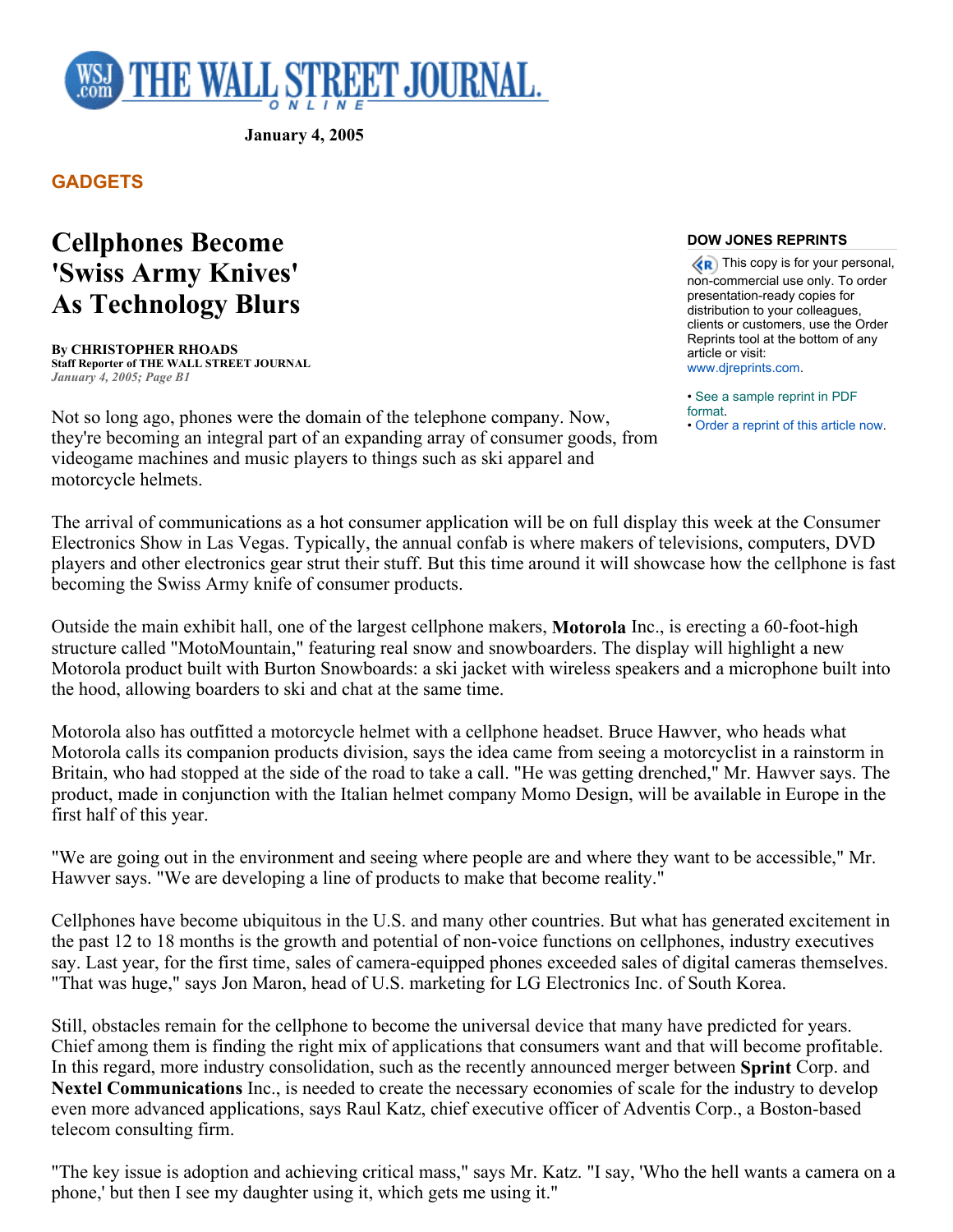Cellphones have a decisive advantage over many other electronics devices: People typically carry them wherever they go, unlike laptop computers, MP3 players or digital cameras. As a result, cellphones have become products on which all sorts of industries want to attach their wares and services. "Cellphones have become lifestyle devices, rather than just things you carry on your hip to make phone calls," says Mr. Maron.

For example, one of LG's14 new phones on display at the Las Vegas event will be its high-end VX8000, which comes equipped with a 1.3-megapixel camera, zoom lens, video player and MP3 music player, among other features. LG, which also makes devices such as flat-panel televisions, plans to devote a third of its booth at the Consumer Electronics Association show this year to its new handsets. In past years the company displayed no cellphones at the event, reserving them for conferences devoted to telecom, says Mr. Maron.



Cellphone makers like **Nokia** Corp. of Finland and Motorola, of Schaumburg, Ill., also plan to showcase their latest models -- also loaded with cameras, music players, e-mail capabilities and other non-voice accessories.

Several factors are making such ideas reality -- and stoking enthusiasm about what will come next. For one thing, cellphone network coverage has improved, even in rural areas, to the extent that building cellphone headsets into ski jackets and motorcycle helmets has become attractive. The second factor is new technology such as a short-distance wireless system called Bluetooth, which enables cellphone users to don headphones that connect to their phones without cords. Third, better digital networks and improvements in the software inside cellphones

have made the phones much more powerful and capable of handling an assortment of accessories. And finally, prices are coming down, turning the latest high-end features into mass-market offerings within months.

The expected rollout of so-called third-generation networks and phones over the next one to two years in the U.S. should further expand the capabilities of phones. South Korea, one of the Asian countries where cellphone technology is more advanced than in the U.S., provides a possible window on the U.S. cellphone future. South Koreans for several years have used their phones to remotely and wirelessly control home appliances, such as air conditioning, lights and garage doors. That should come to the U.S. within the next couple of years, executives predict, with the rollout of third-generation technology. Another feature already available in South Korea is the ability to watch television on the phones' screens.

Then there are medical applications that could be even more important to some consumers. In South Korea, for instance, phones have been modified to allow diabetics to check their blood-sugar levels, and the data can be sent by the phone network to a physician. Experts say other vital signs such as heart rate could be monitored remotely by doctors as well.

"All of a sudden, this device is becoming really important in how you run your life," says Mr. Maron of LG.

Some of these visions likely will not take off. Mr. Katz of Adventis doubts that cellphone users will really want to watch live television or movies on their cellphones, given the small size of their screens. What is more likely, he says, is that consumers would watch short video clips, containing music videos or highlights from sporting events. Video conferencing on cellphones may also prove popular, he adds.

Sprint already sells video phones, but users have complained of choppy images because of the inconsistent speeds of the wireless network. That is slowly changing with the arrival of a third-generation technology called EVDO that Sprint and Verizon Wireless are introducing nationwide. Verizon Wireless is a joint venture of **Verizon Communications** and **Vodafone Group** PLC of the U.K.

Some devices, such as the BlackBerry and Treo, already have proved successful by combining phoning and email. The next level of convergence, such as combining music, cameras and phoning in a meaningful way, requires much more data storage than most cellphones contain today. These functions may require the